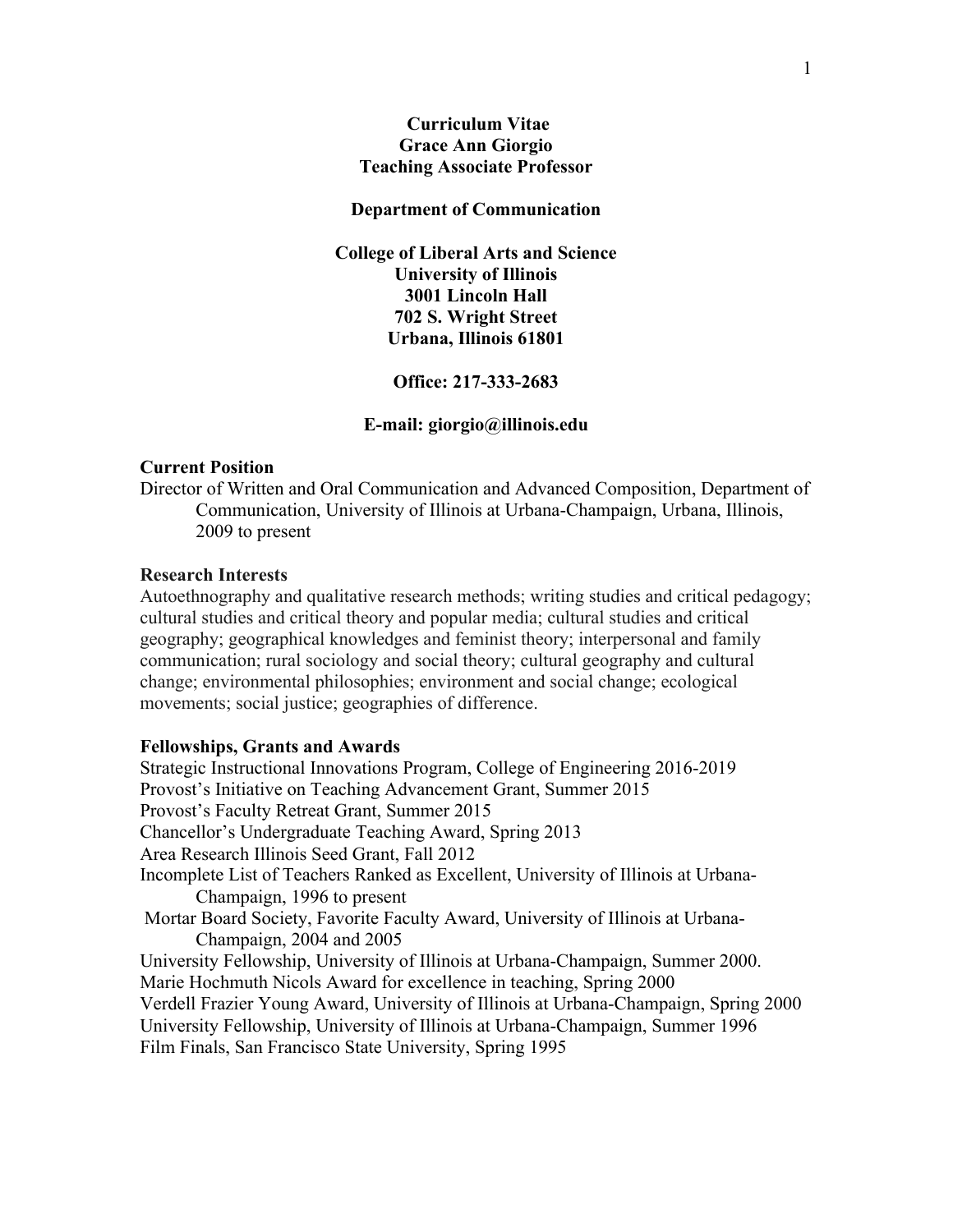### **Education**

- Doctorate in Speech Communication, University of Illinois at Urbana-Champaign. Dissertation: *Contesting the Utopia: Power and Resistance in Abusive Lesbian Relationships*. (December 2001)
- Graduate Minor in Women's Studies, University of Illinois at Urbana-Champaign (December 2001)
- Certificate, Unit for Criticism and Interpretive Theory, University of Illinois at Urbana-Champaign (December 2001)
- Masters in Cinema Studies, California State University San Francisco, Thesis: *Rescripting Belief: Five Stories of Rape*. (May 1995)

Bachelor of Arts in Humanities, University of California at Berkeley (May 1986)

## **Positions Held and Courses Taught**

- Teacher, Popular Media and Culture, Communication, University of Illinois at Urbana-Champaign, Urbana, Illinois, 2017 to present
- Campus Honors Program Teacher, Gender and Language Seminar, University of Illinois at Urbana-Champaign, Urbana, Illinois, Fall 2015 to present
- Campus Honors Program Teacher, Communicating Public Policy: Our Cities/ Ourselves, University of Illinois at Urbana-Champaign, Urbana, Illinois, 2012 to present
- Teacher, Written and Oral Communication, Communication, University of Illinois at Urbana-Champaign, Urbana, Illinois, 2009 to present; Discovery section in conjunction with the Ethnography of the University Initiative, 2011
- Teacher, Communication and Controversies in Public Policy, Communication, University of Illinois at Urbana-Champaign, Urbana, Illinois, 2007 to present; in conjunction with the Office of Sustainability, 2011
- Teacher, Gender and Language, Communication, University of Illinois at Urbana-Champaign, Urbana, Illinois, 2009 to present
- Teacher, Communicating Public Policy, Communication, University of Illinois at Urbana-Champaign, Urbana, Illinois, 2005 – 2007
- Undergraduate Advisor/ Program Coordinator, Communication, University of Illinois at Urbana-Champaign, Urbana, Illinois, 2005 – 2009
- Visiting Instructor, Communicating Public Policy and Written and Oral Communication, Speech Communication, University of Illinois at Urbana-Champaign, Urbana, Illinois, 2001 – 2005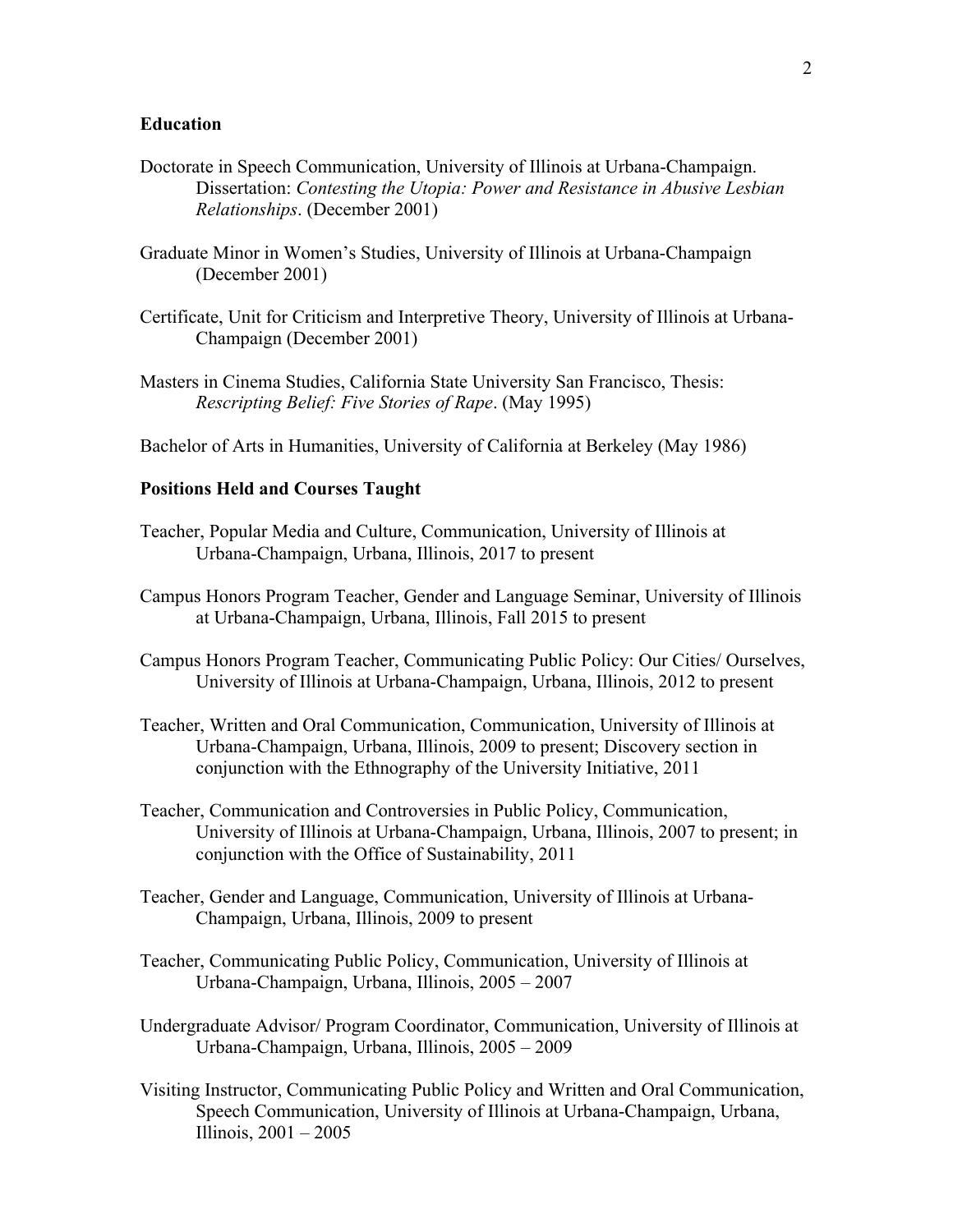## **Positions Held and Courses Taught (cont.)**

- Teacher, Introduction to Cinema, English Department, University of Illinois at Urbana-Champaign, Urbana, Illinois, 2000 – 2001
- Teacher's Assistant, Introduction to Women's Studies in the Social Sciences, Women's Studies, University of Illinois at Urbana-Champaign, Urbana, Illinois, 1999
- Teacher's Assistant, Written and Oral Communication, Speech Communication, University of Illinois at Urbana-Champaign, Urbana, Illinois, 1997 – 2001
- Teacher's Assistant, Introduction to Public Speaking, Speech Communication, University of Illinois at Urbana-Champaign, Urbana, Illinois, 1995 – 1997, Summer 1999
- Teacher's Assistant, Film History, 1895 to the Present, Cinema Department, San Francisco State University, San Francisco, California, 1992 – 1993
- Teacher's Assistant, Introduction to Cinema, Cinema Department, San Francisco State University, San Francisco, California, 1991-1992

#### **Journal Articles and Autoethnographies**

- Giorgio, G. (2018). A love letter to our past and future. *Qualitative Inquiry,* 24(5), 355- 356.
- Abendschein, B., Giorgio, G., Roth, A., Bender, J. (2018). Engaging students in the basic course by asking big questions. *Basic Communication Course Annual*, 30, 61-75.
- Giorgio, G. (2017). Whitewashing the past: A KKK display in a rural Mid-western town. *Qualitative Inquiry*, 23(2), 134-136.
- Giorgio, G. (2017). Family feuds are forever: A writing story. *Qualitative Inquiry,* 23(2), 130-134.
- Giorgio, G. (2016). Family feuds are forever. *Qualitative Inquiry*, 22(4), 249-252.
- Giorgio, G. (2014). Ars moriendi. *Qualitative Inquiry*, 20(1), 23-26.
- Giorgio, G. (2013). In his own time: An autoethnographic memorial. *Qualitative Inquiry*, 19(2), 119-126.
- Giorgio, G. (2010). Gigi's tipis. *Qualitative Inquiry*, 16(8), 616-620.
- Giorgio, G. (2010). The hermit and the old goat. *Qualitative Inquiry,*16(8)*,* 612-615.
- Giorgio, G. (2009). The wedding dress. *Qualitative Inquiry, 15(2), 397-408.*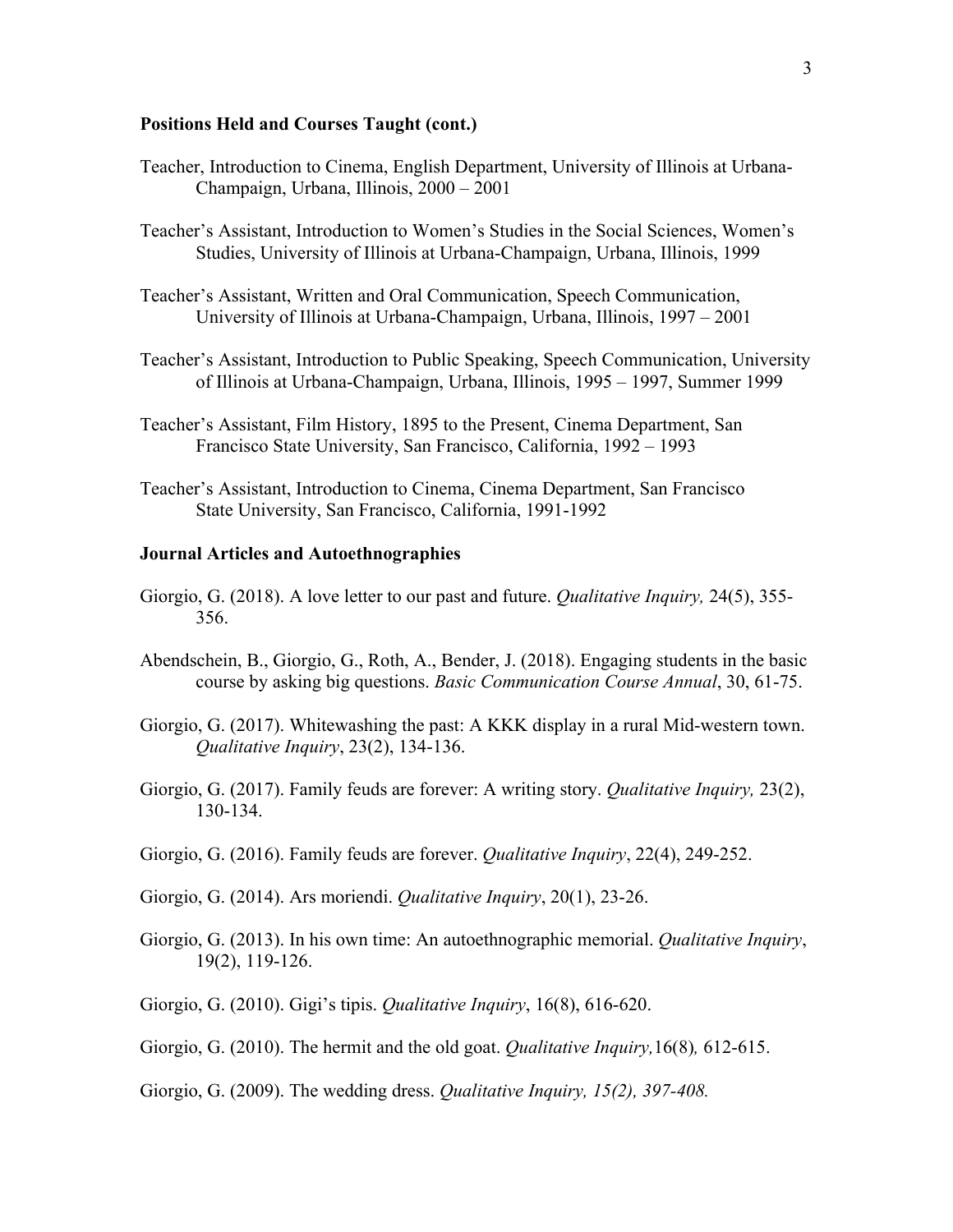## **Journal Articles and Autoethnographies (cont.)**

- Giorgio, G. (2009). Traumatic truths and the gift of telling. *Qualitative Inquiry*, 15(1), 149-167.
- Schoppe-Sullivan, S., Mangelsdorf, S., Haigh, W., Black, J., Sokolowski, M., Giorgio, G, & Tata, L. (2007). Maternal discourse, attachment-related risk, and current risk factors: Associations with maternal parenting behavior during foster care visits. *Journal of Applied Developmental Psychology*, 28, 149-165.
- Prescott, C., & Giorgio, G. (2005). Vampiric affinities: Mina Harker and the paradox of femininity in Bram Stoker's *Dracula*. *Victorian Literature and Culture*, 33(2), 487-515.
- Haight, W., Manglesdorf, S., Black, J., & Giorgio, G., et. al. (2005). Enhancing parentchild interaction during foster care visits: Experimental assessment of an intervention. *Child Welfare*, 84(4), 459-481.
- Haight, W., Manglesdorf, S., Black, J., & Giorgio, G., et. al. ( (2002). Making visits better: The perspectives of parents, foster parents and child welfare workers, *Child Welfare*, 81(2), 173-202.
- Giorgio, G. (2002). Speaking silence: Definitional dialogues in abusive lesbian relationships. *Violence Against Women*, 8(10), 1233-1259.
- Giorgio, G. (1999). Living Lesbian Battering, *Cultural Studies: A Research Annual*, 4, 3- 18.

#### **Invited Book Chapters**

- Giorgio, G. (2014). Trust. Listening. Reflection. Voice: Healing traumas through qualitative research. In B. Dennis, L. Carspecken & P. H. Carspecken (Eds.), *Qualitative research: A reader in philosophy, core concepts, and practice* (pp. -474). York: Peter Lang Publishing.
- Giorgio, G. (2013). Reflections on memory in autoethnography. In S. Holman-Jones, T. Adams & C. Ellis (Eds.), *The handbook of autoethnography* (pp. 406-424). Walnut Creek, CA: Left Coast Press.

## **Works in Progress**

- Giorgio, G., Johnson, B., Bryan, A., & Bruner, K. (2018). Just-in-time delivery: Bringing public speaking skills to Engineering students.
- Giorgio, G., Petre, E. & Petre, J. **One class can make a difference: Exploring the intersections of mentoring, friendship, and professional development. Invited** book chapter for *Communication and Critical/Cultural Mentoring: Experiences from Higher Education.*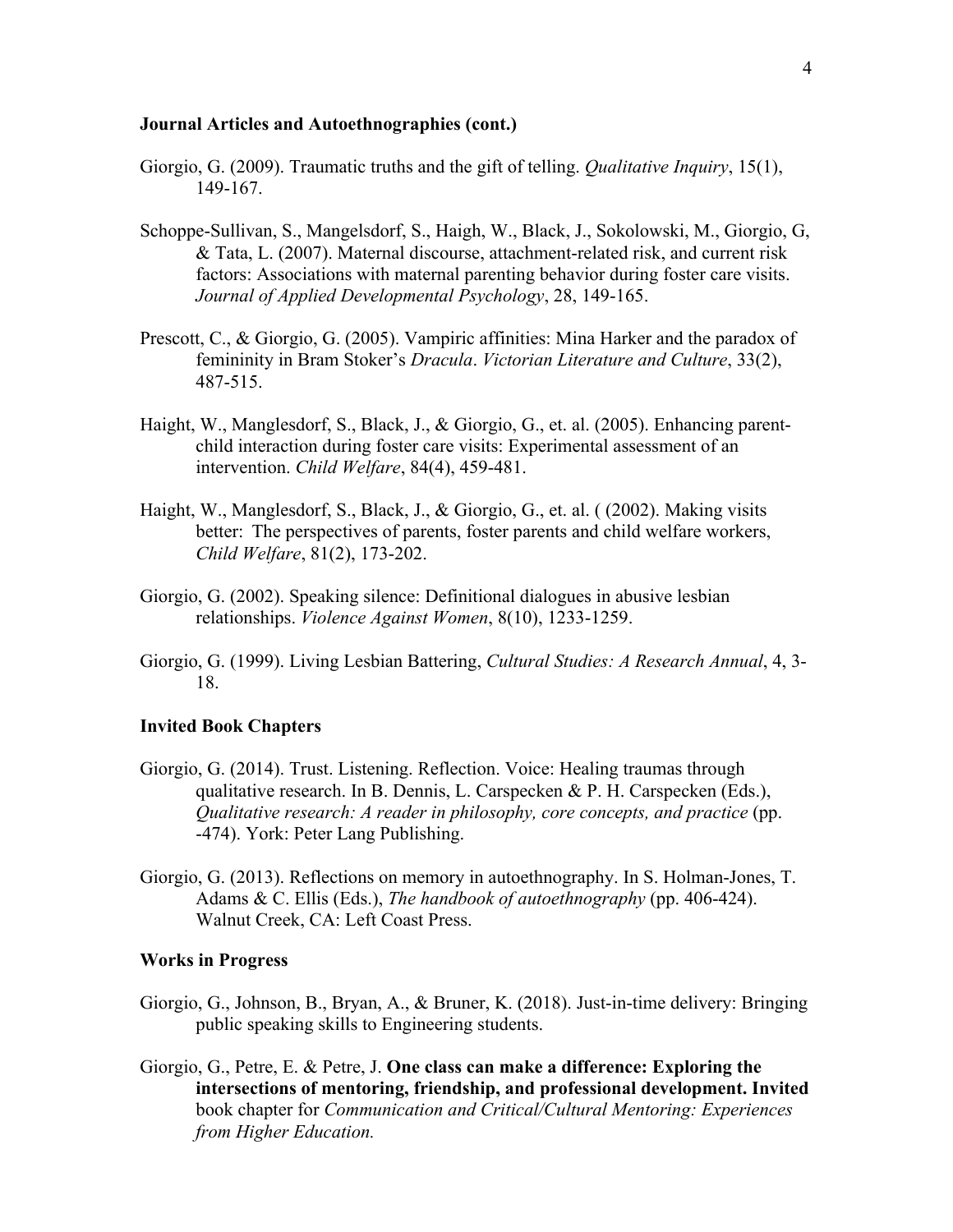### **Works in Progress (cont.)**

- Giorgio, G. Salvo, J. *Journaling as an Autoethnographic Tool* (Special Issue Journal, TBA)
- Giorgio, G. *Celebration of Life: An autoethnography*
- *Writing Fundamentals: An Online, Interactive Grammar Program*. In conjunction with English and a Second Language. Funded through the Provost's Initiative on Teaching Advancement and Provost's Faculty Retreat Grants.

#### **Presentations at Scholarly Conferences**

- Giorgio, G., Johnson, B., Bryan, A., & Bruner, K. (2018). Leveling the playing field: Cross-collaboration between the basic course and STEM courses. National Communication Association, Salt Lake City, UT.
- Giorgio, G. (2018). Ethical dilemmas: Reflections on my marriage to a Soviet scientist. Fourteenth Congress for Qualitative Inquiry, Champaign IL.
- Giorgio, G. (2018). The not so good life: Reflections on my travels to the Soviet Union. Central States Communication Association, Milwaukee, WI.
- Giorgio, G. (2017). Where shall we meet? An autoethnographic journey to the Soviet Union. Thirteenth Congress for Qualitative Inquiry, Champaign IL.
- Giorgio, G. (2017). Debate's civic callings: Lincoln Hall Debate Series (Poster Presentation). Thirteenth Congress for Qualitative Inquiry, Champaign IL.
- Giorgio, G. & Abendschein, B. (2015). Big questions in the basic course. National Communication Association, Las Vegas, NV.
- Giorgio, G. (2015). Rhetorical approaches in the basic communication course. Central States Communication Association, Madison, WI.
- Giorgio, G. & Tokarz, D. (2014). PechaKucha competition in the basic course. National Communication Association, Chicago, IL.
- Giorgio, G. (2014). Whitewashing the past: A KKK exhibit in a small rural town. National Communication Association, Chicago, IL.
- Giorgio, G. (2014). Family feuds are forever. Tenth Congress for Qualitative Inquiry, Champaign IL.
- Giorgio, G. (2013). The geography of self: Autoethnography, culture and place. Ninth Congress for Qualitative Inquiry, Champaign IL.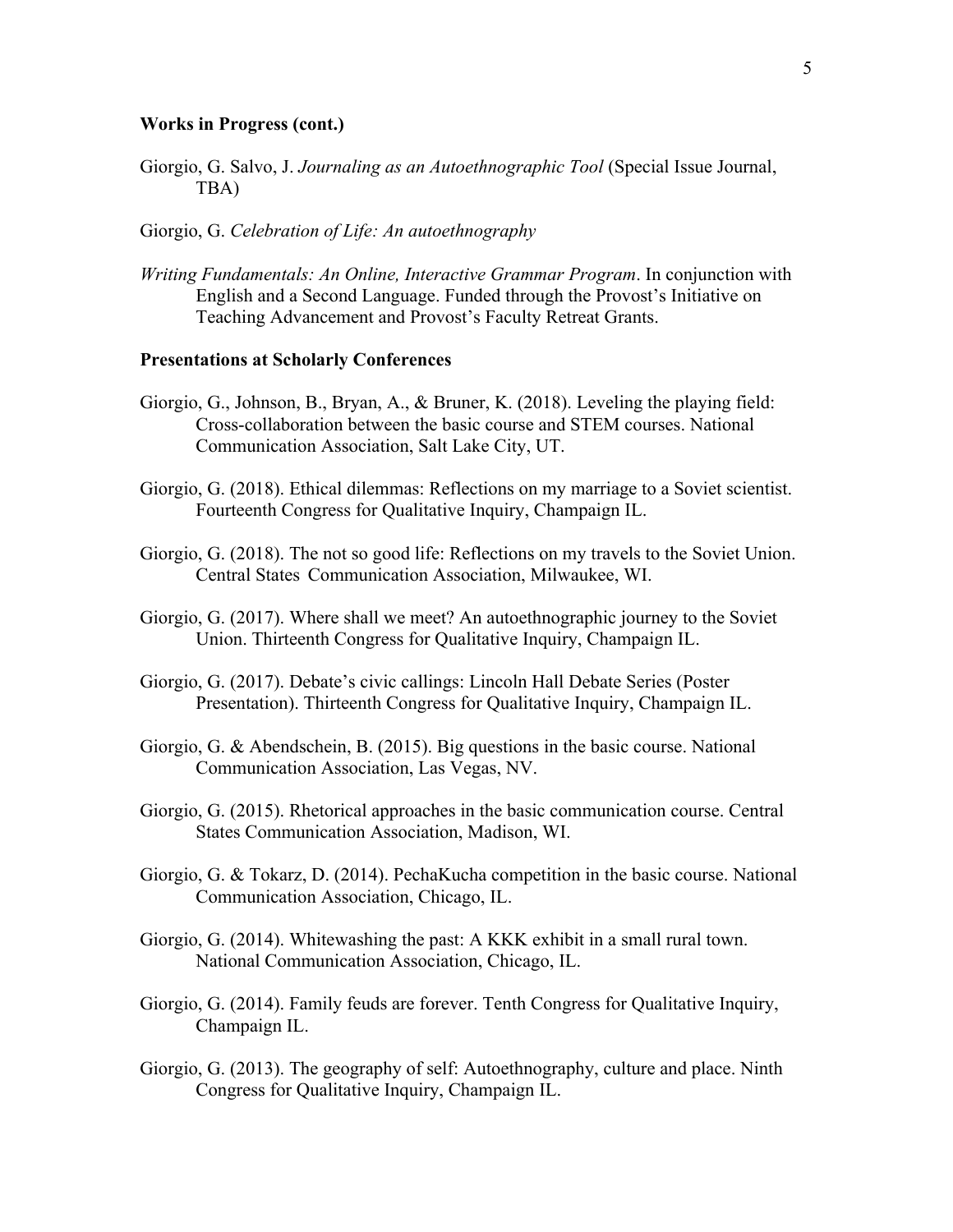# **Presentations at Scholarly Conferences (cont.)**

- Giorgio, G. (2013). Possibilizing the future: Visions from the 2012 U.S. presidential campaign. Central States Communication Association, Kansas City, MO.
- Giorgio, G. (2013). Communicating the possible in the Classroom: Lessons from teaching organizational and professional communication. Central States Communication Association, Kansas City, MO.
- Giorgio, G. (2012). Un-loathing the research paper: Autoethnography in the undergraduate classroom. Eighth Congress for Qualitative Inquiry, Champaign IL.
- Giorgio, G. (2011). The teaching internship: Sharing voices in the classroom and beyond. National Communication Association, New Orleans, LA.
- Giorgio, G. (2010). Healing traumas through qualitative research. National Communication Association, San Francisco, CA.
- Giorgio, G. (2009). The future is on our minds: Cultivating compassionate public policy in the classroom. Fifth International Qualitative Inquiry Congress, Champaign, IL.
- Giorgio, G. (2008). The quantum qualitative researcher: Metaphysics transforming qualitative inquiry. Fourth International Qualitative Inquiry Congress.
- Giorgio, G. (2007). Vampiric love: Narratives of love and violence in abusive lesbian relationships. National Communication Association, Chicago, IL.
- Giorgio, G. (2007). Can red become blue?: An ethnography of rural voters in A-town, Illinois. National Communication Association, Chicago, IL.
- Giorgio, G. (2006). Bodies that don't matter: The battered butch as impossible sign. National Communication Association, San Antonio, TX.
- Giorgio, G. (2005). The health of fake news: *The Daily Show* as new news. National Communication Association, Boston, MA.
- Giorgio, G. (2001). Alternative conceptualizations: Gender dichotomies, ideologies, morality and place in (re)theorizing intimate violence. Canadian Anthropology Association, Montreal, Canada.
- Giorgio, G. (2000). Detecting feminism: Female sleuths' in popular fiction. International Communication Association, Acapulco, Mexico.
- Giorgio, G. (1999). Marked bodies, unmarked selves: Disciplinary power in lesbian relationships. Reclaiming Voice II: Ethnographic Inquiry and Qualitative Research in a Postmodern Age, UC Irvine, California.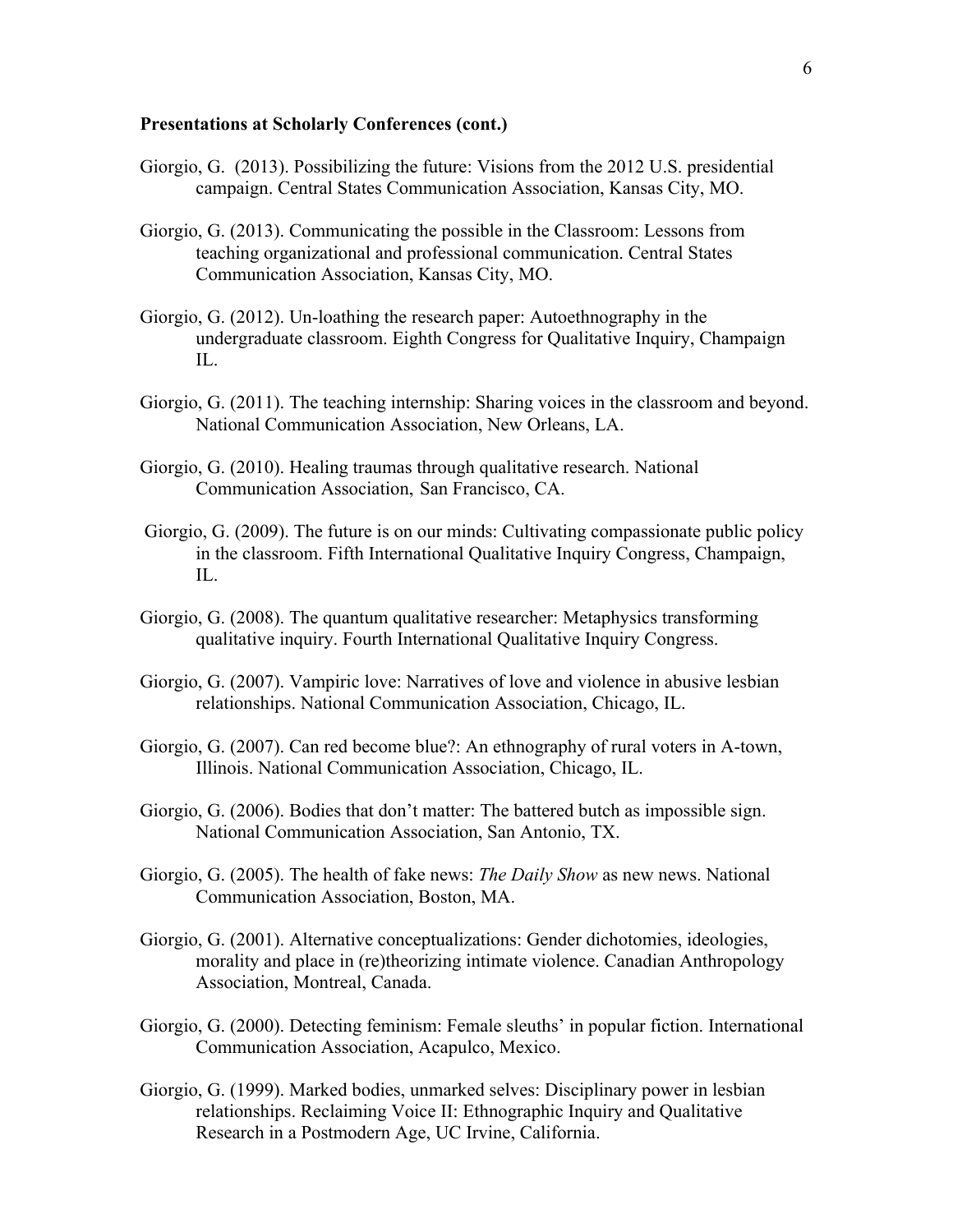#### **Presentations at Scholarly Conferences (cont.)**

- Giorgio, G. (1999). Articulations of denial: A lesbian's community's non-response to woman-to-woman abuse. Ethnography Division, National Communication Association, Chicago, IL.
- Giorgio, G. Differential detecting: Female sleuths disrupting a masculine tradition. Feminist and Women Studies Division, National Communication Association, Chicago, IL.
- Giorgio, G. (1998). Vampiric lesbian terror: Coppola's *Dracula*." National Communication Association, New York, New York.

#### **Invited Lectures and Presentations**

- Giorgio. G. (2016). Gender and the election. Invited radio interview. will.illinois.edu Urbana, IL.
- Giorgio, G. (2014) Home: Where the social, political and cultural are personal. Campus Honors Program, University of Illinois at Urbana-Champaign, Urbana, IL.
- Giorgio, G. (2013). Homo narrans: Autoethnographic writing, memory and representation of self and others. Department of Communication, University of Illinois, Urbana, IL.
- Giorgio, G. (2007). Helping transfer students adjust: A peer program for social acclimation. College of Liberal Arts and Sciences, University of Illinois at -Champaign, Urbana, IL.
- Giorgio, G. (2005). Speaking about poverty. Oxfam, University of Illinois at Urbana-Champaign, Urbana, IL.
- Giorgio, G. (2001). Performance and living: Coming to be ourselves." Rites of passage exploring and expanding diversity. University of Illinois at Urbana-Champaign, Urbana, IL.
- Giorgio, G. (2000). Romancing the happy-ending: Looking at what happens after the "I do. Women in the Media, Rites of Passage: Women and the Campus Experience, University of Illinois at Urbana-Campaign, Urbana, IL.
- Giorgio, G. (1999). Whither Women's Studies: Inter-disciplinarity and beyond. Women's Studies Homecoming, University of Illinois at Urbana-Champaign, Urbana, IL.
- Giorgio, G. (1999). Women and film. Panel discussion at Roger Ebert's Overlooked Film Festival, Urbana, Illinois, Urbana, IL.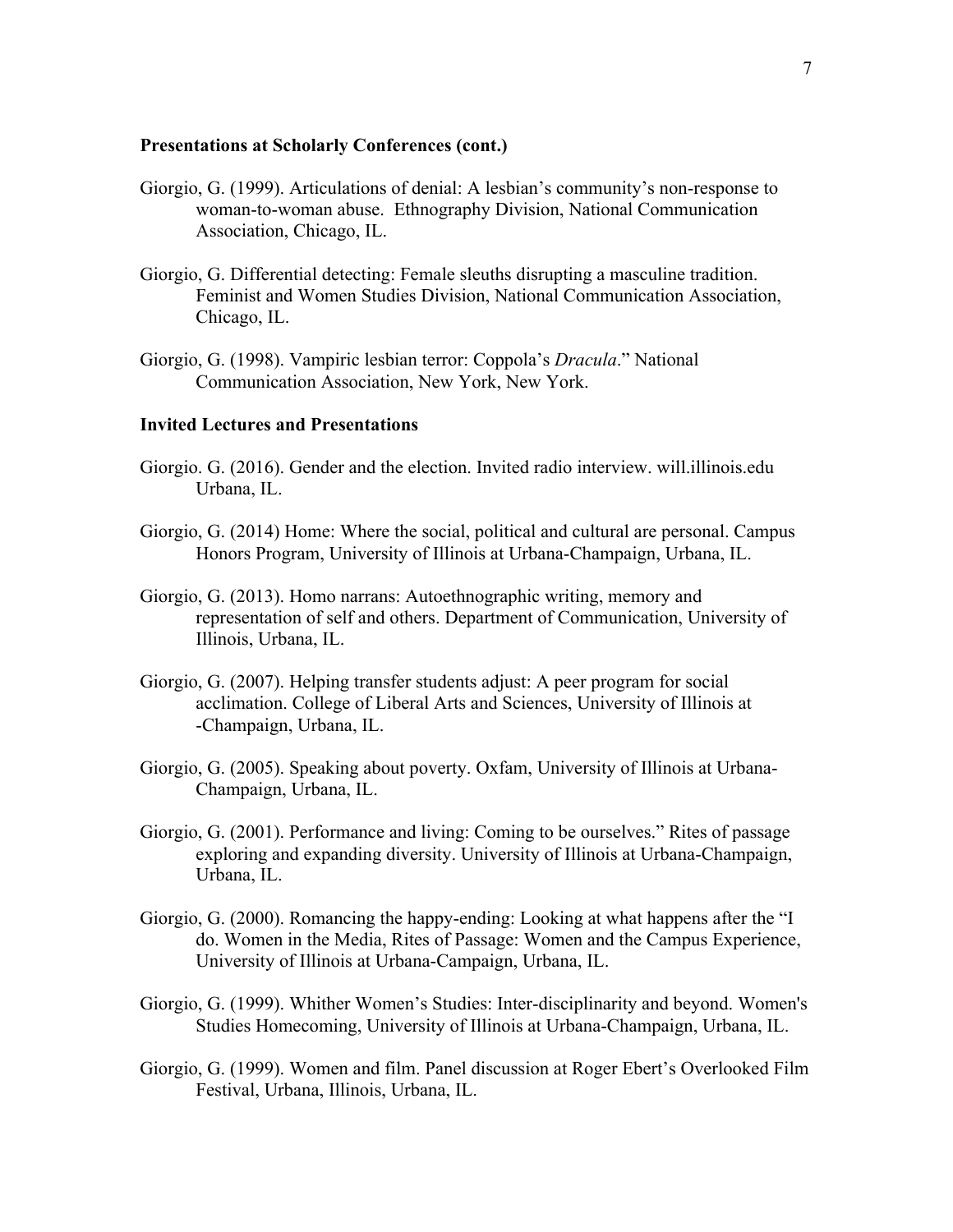#### **Invited Lectures and Presentations (cont.)**

- Giorgio, G. (1999). Vampiric love: Filmic representations of lesbian love. Women Studies Feminist Scholarship Series, University of Illinois at Urbana-Champaign, Urbana, IL.
- Giorgio, G. (1998). Gender dynamics in the classroom. University of Illinois at Urbana-Champaign, Urbana, IL.

### **Professional Service**

- Awards Committee, Department of Communication, University of Illinois at Urbana-Champaign, Urbana, IL, 2018-2019
- Advisor Search Committee, Department of Communication, University of Illinois at Urbana-Champaign, Urbana, IL, 2018

Critical Courses Committee. College of Liberal Arts and Sciences, 2017-present

The Next 150 Years Strategic Planning, Winter 2017

Senior 100 Honorary, Student Alumni Ambassadors, 2017- present

Campus Honors Advisory Committee, Campus Honors Program, 2014 — present

Campus Advisory Committee, Writing Studies, Liberal Arts and Sciences, 2014 — Present.

Reviewer, *International Journal of Qualitative Studies in Education*, 2015-present

Editorial Board, *Qualitative Inquiry,* 2014 — present

Reviewer, *Qualitative Inquiry,* Winter 2013

Reviewer, *International Journal of Qualitative Education*, Fall 2012

Reviewer, *Sexuality and Culture*, 2012

Reviewer, *The Handbook of Autoethnography*, Summer 2012

Reviewer, *International Journal of Qualitative Education*, Summer 2012

Reviewer, *Writing Matters*, iConnect, McGraw-Hill, 2012

English as a Second Language Committee, University of Illinois, 2011

Reviewer, *International Journal of Qualitative Education*, 2009